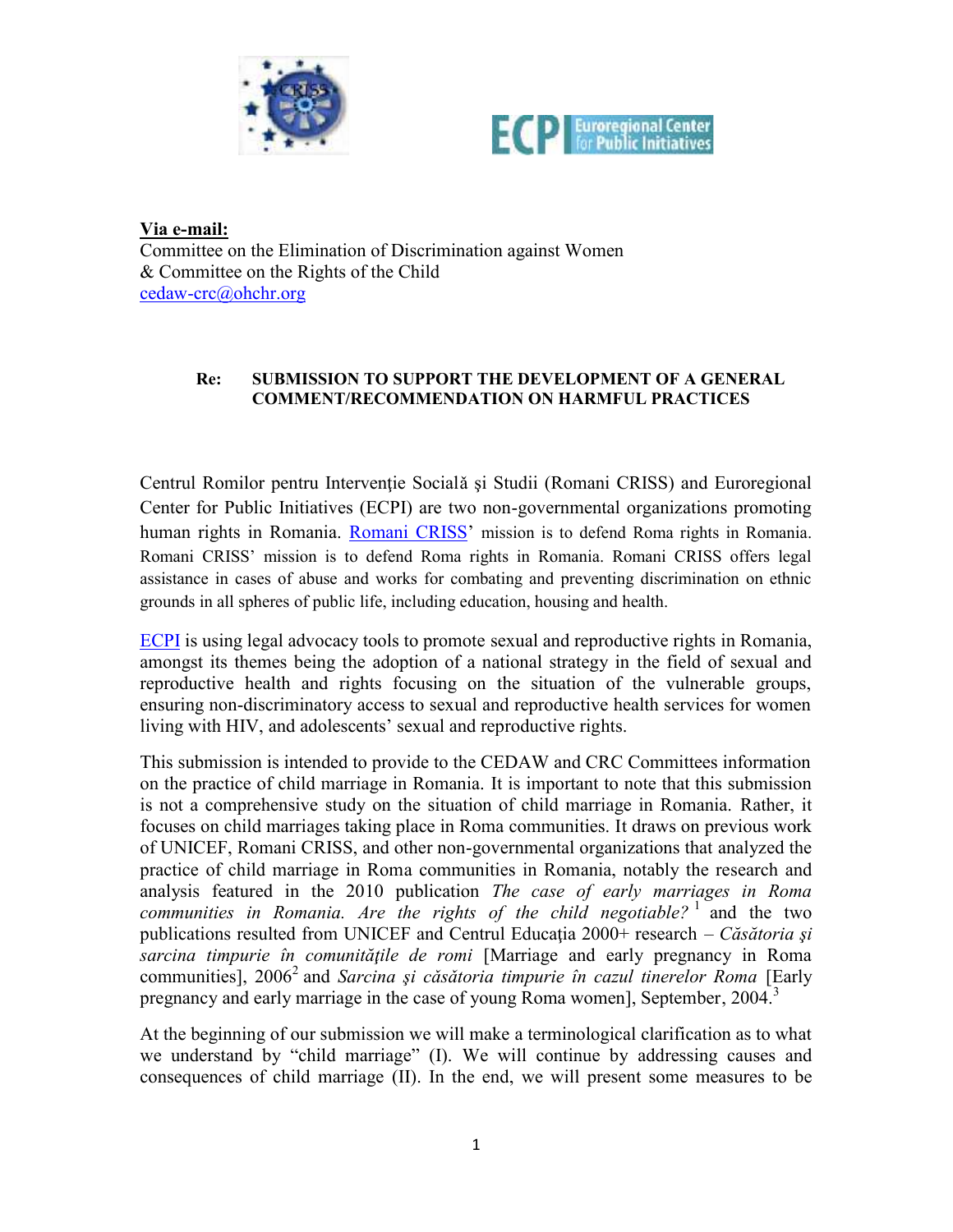



taken by the State to address child marriage in the context of civil society representatives arguing on the need to preserve ethnic identity (III).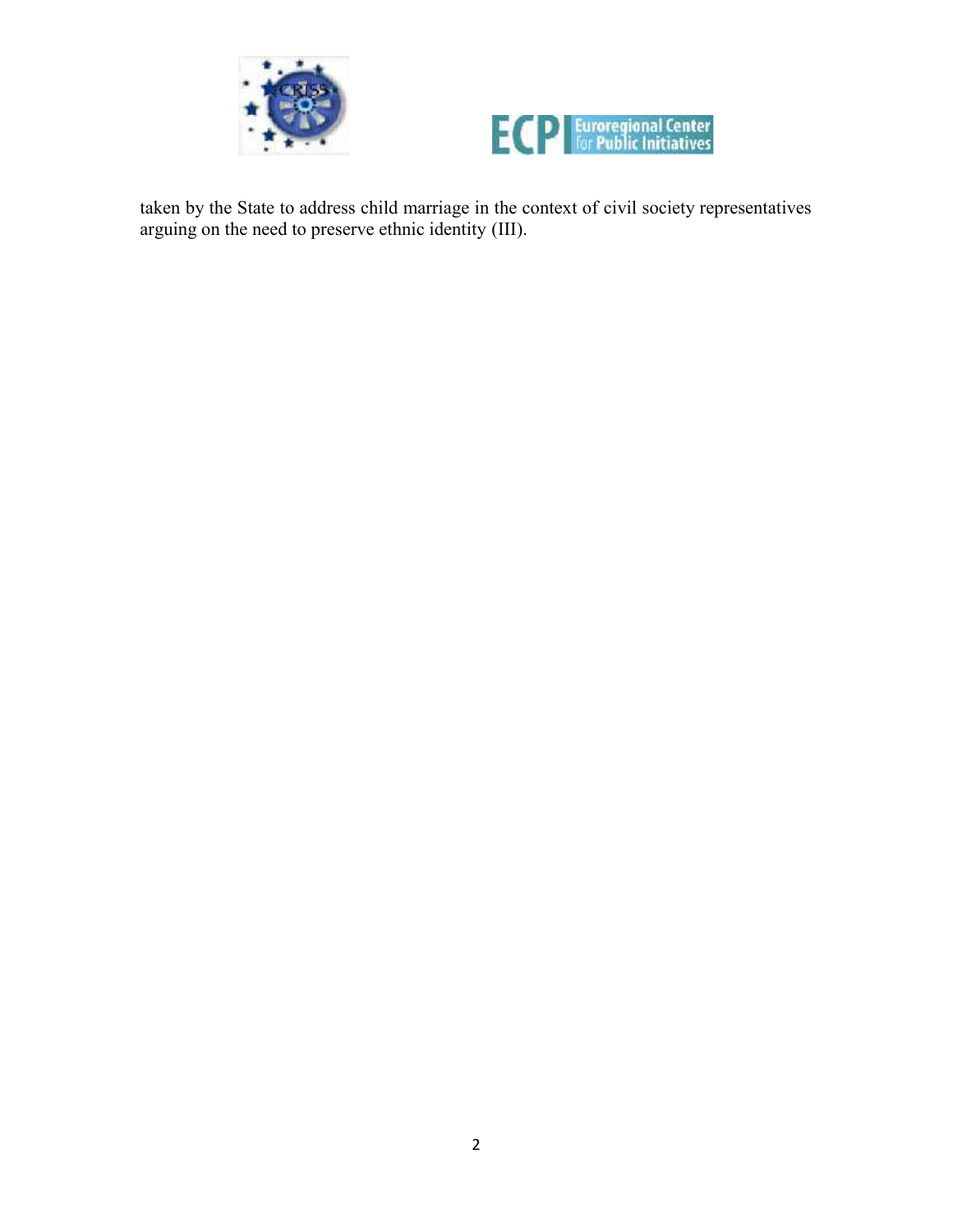



## **I. WHAT CHILD MARRIAGE IS**

By "child marriage" we understand the practice taking place in Romania according to which families agree to formalize in the community the unofficial union between their children as husband and wife and agree to their living as a couple outside the girl's family home; both spouses or at least the girl is below the legal age of marriage (16 years).<sup>4</sup>

In our opinion, the appropriate term to designate this practice is "child marriage" instead of "early marriage"; the first expression reflects accurately the gravity of the facts – a child is the victim of this practice.<sup>5</sup>

We would like to stress that we are of the opinion that child marriage in Romania is not a cultural practice of the Roma community nor is exclusively practiced by Roma, although it occurs more often in traditional Roma communities compared to non-Roma communities.<sup>6</sup> As sociologist Nicolae Gheorghe suggested, child marriages are part of a traditional model of understanding family, but this model is not peculiar to Roma culture: *"We cannot create a Roma problem, the early marriages, when they have been practiced for long in the other cultures, too. We risk creating a stereotype out of this phenomenon."<sup>7</sup>* Indeed, child marriages were widespread in pre-industrial societies around the world and considered legitimate practices.<sup>8</sup> Child marriages are still present in some non-Roma traditional rural communities in Romania<sup>9</sup>

### **II. CAUSES AND CONSEQUENCES**

In this section we will address two issues identified by sociological research carried out in Romania regarding child marriage in Roma communities. First, we will demonstrate that traditionalist values entrenched in the family play an important role in the perpetuation of the practice of child marriage (1). Second, we will introduce sociological data showing that girls-victims of child marriage are more likely to drop out school at an early age (2).

### **1. Traditionalist values entrenched in the family**

We hope the General Comment/Recommendation will reflect that in some communities the practice of child marriage is not economically-driven; rather it is determined by traditionalist values existing in the family.

Although marriages among traditional Roma involve economic transactions (such as the bride price paid by the groom's family) aiming to provide material security to the newlywed couple and compensate the bride's family for the expenses involved in her upbringing, child marriages are not economically-driven. <sup>10</sup> They do not represent a strategy of economic survival for the poor members of the Roma community in Romania. Several arguments support this statement. First, sociological data show that the average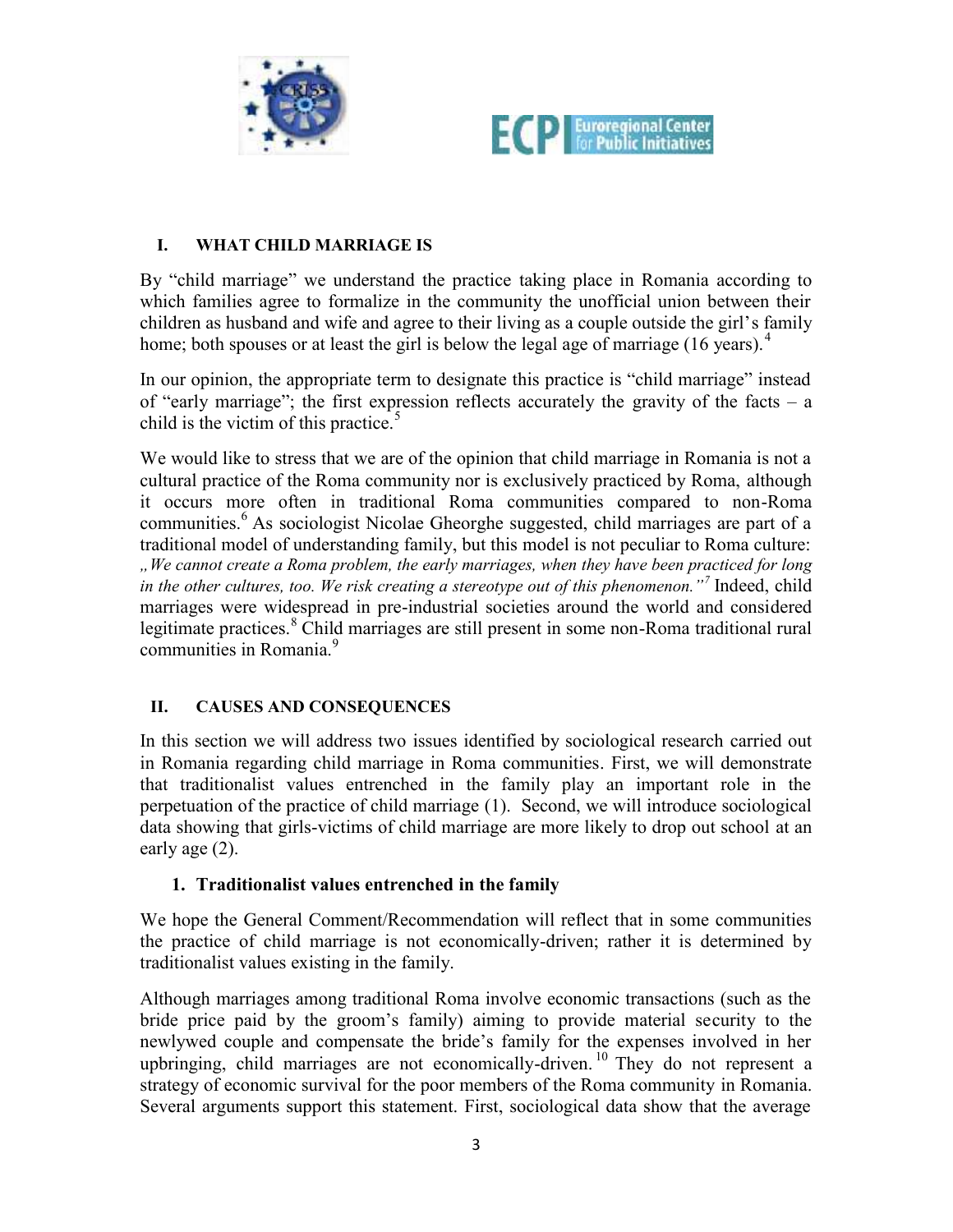



income of the households that practice child marriage is higher than in those that do not practice it.<sup>11</sup> Second, there are child marriages that involve well-to-do Roma families, as revealed by the three case studies documented by Romani CRISS and the child marriages most widely circulated in the national media in Romania (that of self-proclaimed King Cioabă's daughter and that of Pamela and Dorinel from Strehaia). Third, marriages tend to be characterized by conspicuous spending of financial resources, as events charged with symbolical meaning.<sup>12</sup>

Traditionalist values entrenched in the family influence the practice of child marriage. First, the model of marriage from the family is influencing the age at first marriage. According to sociological research, the average age at first marriage of the children (16.4 years) is very close to the average age at first marriage of their mothers  $(16 \text{ years})$ .<sup>13</sup> The same research found that as the mother's age at first marriage, number of grades and household's income are higher, the age at first marriage of their children is higher. In the same time, the age at first marriage drops as the mothers' age at first marriage, number of grades and household's income are lower.<sup>14</sup>

*… But from girls' point of view, does anybody hear their voice? Does anybody show what happens to these women? Negative examples from these "willow" marriages: knowing that she is to enter the family of a future husband, the girl runs away with the boy, but looses the right to return to her family. She enters another family and can't be protected by her husband, only a few years older than her. What happens to this girl later? She can't raise her head and speak her mind until she becomes a mother-in-law. When she becomes mother-in-law, if her husband respects and appreciates her, she is respected. If not, she is beaten, ill-treated. At old age she doesn't have the right to inheritance, she is at the mercy of her children. These aspects are over looked and only the women who went through these experiences can speak of these cases...* (Letitia Mark, President, Gypsy Women for their Children Association)<sup>1</sup>

Second, data confirm that it is more likely to find married girls in households where the ethnicity declared is Roma, language spoken is Romani, number of members of the household and number of children is higher, decisions are taken unilaterally by the father as breadwinner of the family and the mother's role is limited to bearing and raising children, her education is under eight grades, the level of cultural consumption is quasi absent and the information about family planning is lacking.<sup>16</sup>

Third, the practice of child marriage could be a response of the traditional family to the existing trend in the Romanian society of lower age at the start of the sexual life.<sup>17</sup> Women and girls are seen in the traditional Roma communities in a very stereotypical way, compared by researchers with the condition of women in orthodox Islamic communities. At the center of this stereotypical image is the control over the woman's sexuality, in particular her virginity.<sup>18</sup>

*… These marriages we talk about are isolated, they are not part of our traditions. It is of great value to us for the woman that marries at 18-19 years to be a virgin. More recently,*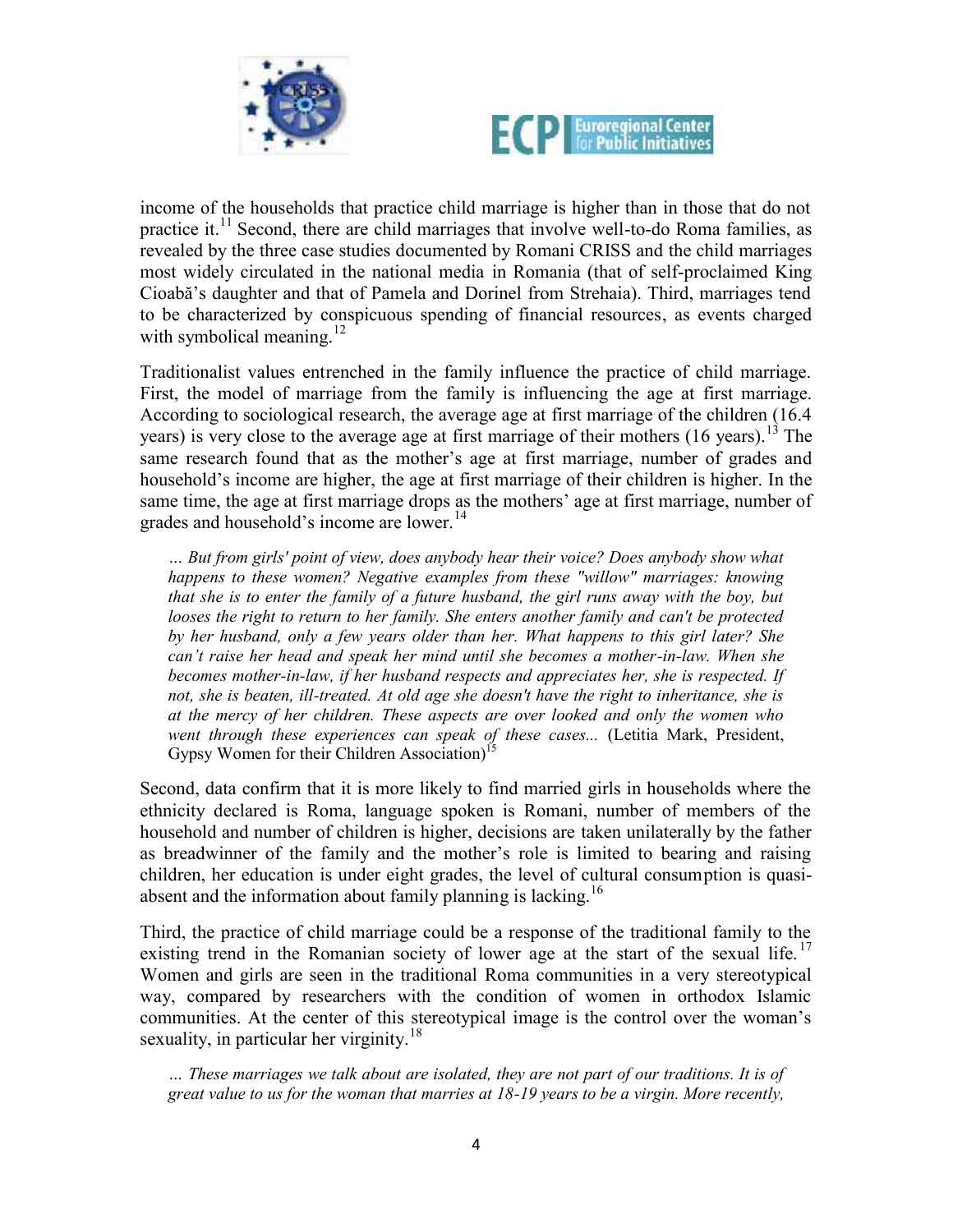



*if she is not, the girl's family pays for the wedding. The report: when the factors generating early marriages are referred to … what Ms. Letitia said the stages of the Roma woman… What do the parents do? They set up these marriages. What does the mother do with her daughter? When the age of 13-14 years arrives, she explains her that in a few years she will get married and that she has to respect her mother-in-law and father-in-law. Washing the feet of the mother-in-law and father-in-law comes out of this respect obtained through parental education ….* (Florin Motoi, President, European Committee of Roma Krisinitori - informal judges)<sup>1</sup>

All these arguments confirm that the age at first marriage depends on traditionalist values existing in the family.

## **2. School drop-out rates among married girls**

We hope the General Comment/Recommendation will touch upon the effect of child marriage on girls' education. In this regard we would like to provide the Committees with data showing that Roma girls in Romania abandon school because of child marriage.<sup>20</sup>

Generally, the level of education of Roma women is very low compared to the total population. According to the population census, 40% of Roma women did not attend school, only 1/3 graduated primary education and 5% graduated secondary education. Over 30% of Roma women are illiterate.<sup>21</sup>

Recent sociological studies show that early marriages negatively affect Roma participation to education, particularly in case of women. A survey conducted on a representative sample of Roma who dropped out before finishing mandatory education revealed that 6.6% of them abandoned because of getting married, all of them being females.<sup>22</sup> Another study, using a convenience sample, estimates the rate of dropout due to early marriages to 4%, without providing a gender breakdown of the data.<sup>23</sup> An older study reported that all girls aged 12-18 out of the 24.5% of families interviewed that have at least one girl married as a child abandoned school before graduating secondary education.<sup>24</sup>

In a 2006 qualitative sociological research, married girls and their mothers indicate two main reasons for abandoning education: the fear of having their girls "kidnapped" by boys and the girls' being "ashamed" to attend school and be married. First, the so-called "kidnapping" is in fact an agreement between the two adolescents to run away from home together because parents oppose their relationship. However, reports indicate that the incidence of such cases decreased significantly and it is no longer an issue. Second, the so-called "shame" comes from the obligation to respect the norm imposed by the community – the girls who get married become responsible for housework and rising children which comes in contradiction with attending school.<sup>25</sup>

On the other side, boys that get married are not required to abandon schools.<sup>26</sup> Such a disproportionate effect child marriage has on girls should be taken into account and countered by State authorities.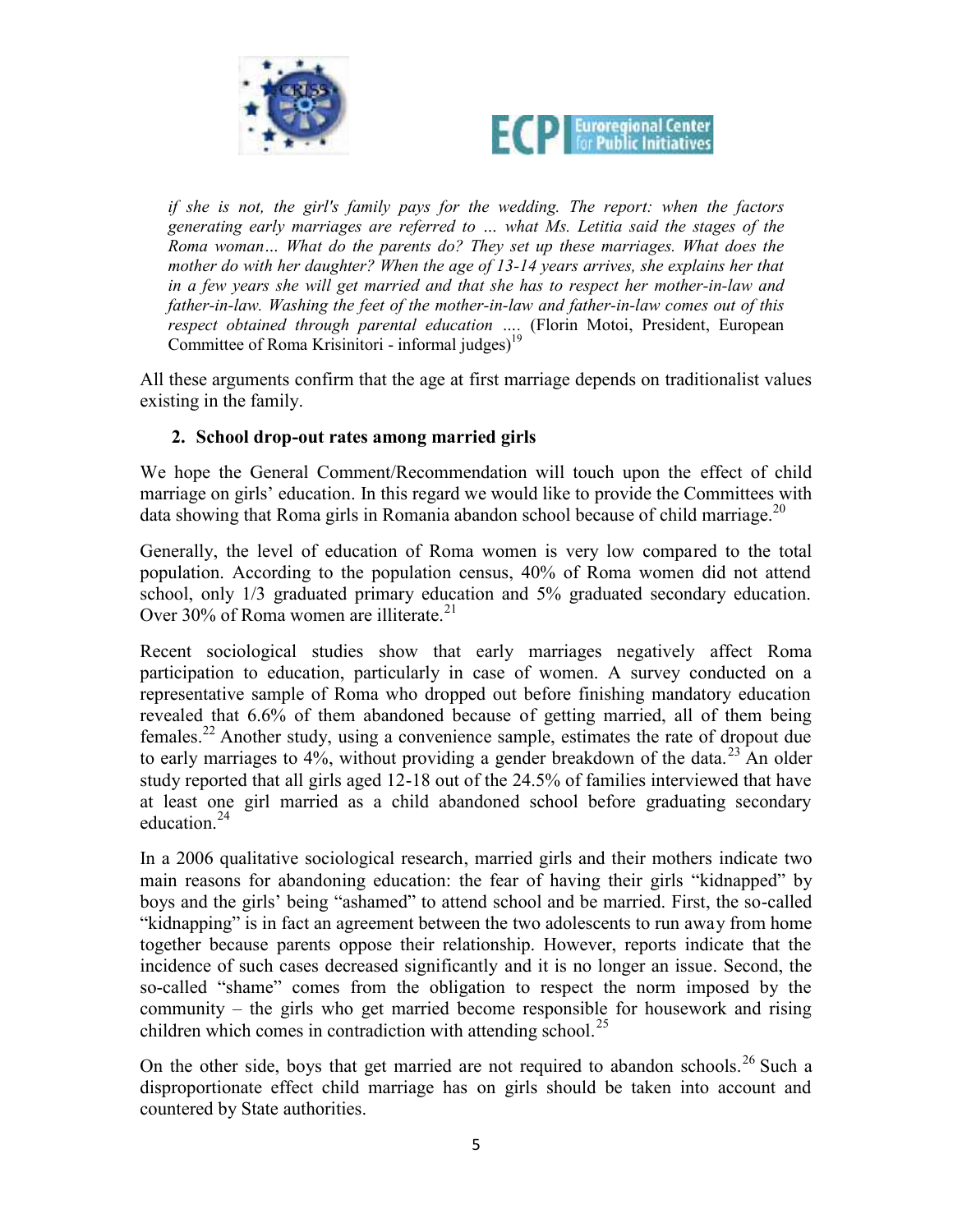



# **III. LIST OF MEASURES**

In this section we will inform the Committees on a series of State measures that were found to be necessary to address the practice of child marriage in the Romanian context. Because child marriage is seen by part of the civil society as being a cultural practice of Roma community, a conflict between fostering ethnic identity and protecting children's rights arise (1). In order to be effective, State measures must take into account this background (2).

### **1. Towards an agreement within Roma civil society**

In August 2008, with the support of UNICEF, Romani CRISS together with Centrul Creştin al Romilor Sibiu, and Alianţa Civicǎ a Romilor din România organized a round table aiming to reach an agreement regarding Roma civil society's position on child marriage. Organizations representing traditional Roma, Adventist Gabors, organizations for the protection of human rights, children's rights, women's rights, as well as organizations promoting Roma cultural autonomy participated to discussions. Two main positions were expressed and the bases for an agreement between the two were set.

The first position is rooted in Roma culture and cultural autonomy. According to this position, the practice of child marriage is grounded in the traditional norms surrounding the organization of family and gender roles in Roma traditional community. Supporters of traditions take the general interest of the community into consideration and stress out the importance of these rules for the survival of Roma in periods of economic hardship and social marginalization: $27$ 

*Nowadays, universal human rights face the quest ion whether they are sufficient or not. I paid very much attention to what Letitia Mark said, it was an emphasis on emotion; I would like to say that there is a drama of the woman in modernity, too. There is a drama of the woman in general and traditional cultures in general, not only the Roma one, try to spare the individual of a possible drama. Studies show that human freedom in modernity brings traumas. The divorce rate, child abandonment rate are higher. There are dramas and role conflicts in modernity, too. Traditional culture tries to protect the individuals. Indeed, it controls them. The daughter-in-law - mother-in-law controversy: if the daughter-in-law is submissive, when she becomes mother-in-law she will have somebody submissive. The sale: <pochines> - to pay for, to prize, is different than <bichines> - to sell. I am not saying to accept everything, we must see what goes on, what these terms mean. We must not transfer the terms, but clarify what the terms in the community mean.* (Delia Grigore, President, Amare Rromentza)<sup>28</sup>

The second position is rooted in the promotion of individual's human rights and gender equality. According to this position, traditional norms and practices (including child marriage) are criticized for their overt gender inequality and detrimental effect on children – such as curtailment of their freedom of choice, and limitation of educational and employment opportunities.<sup>29</sup>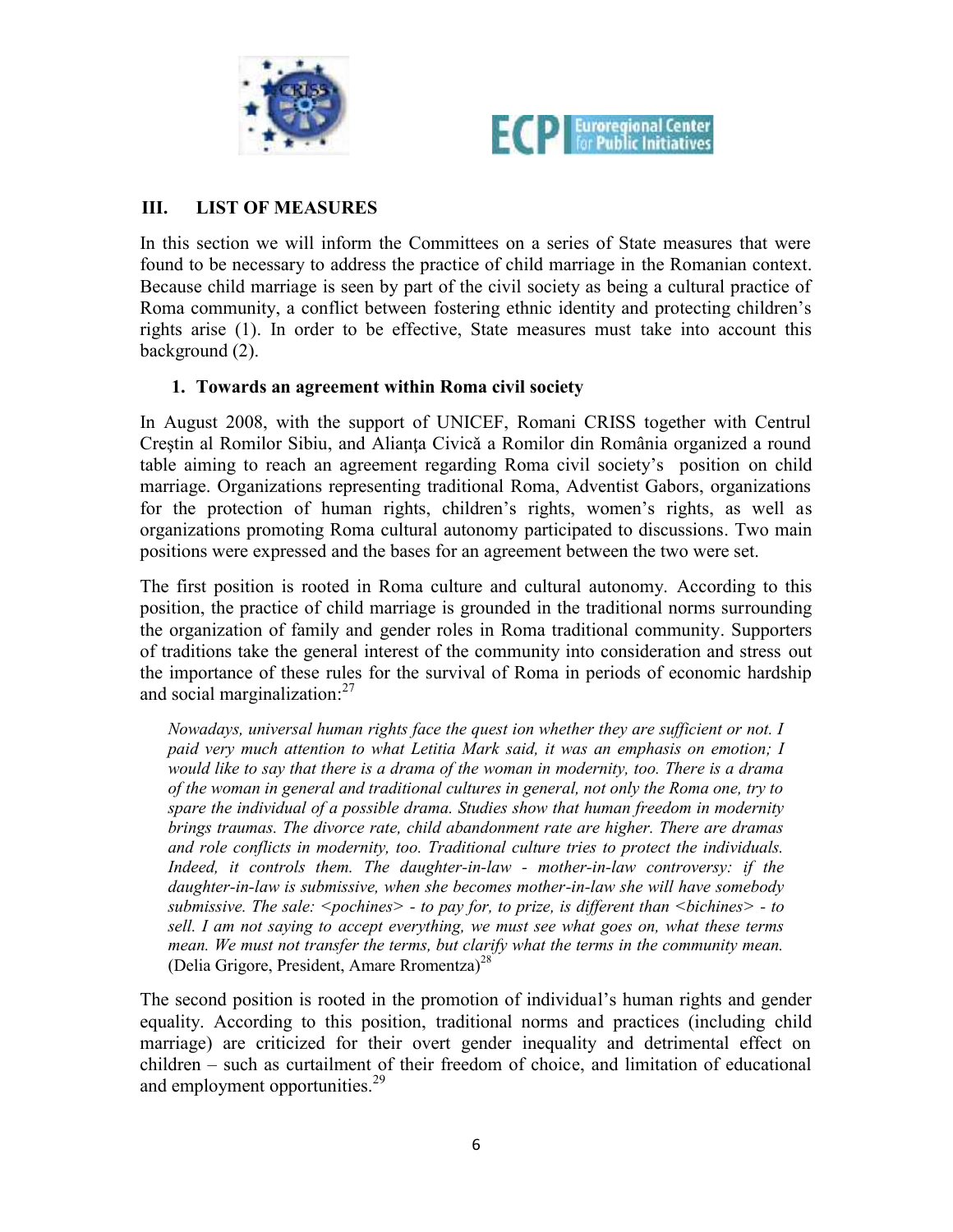



The premises for reaching an agreement between the two positions exist. First, the practice of child marriage should be presented from an historical perspective – its evolution in the European and Romanian societies – and not presented exclusively as a Roma community practice. Second, the socio-cultural dimension of child marriage needs to be researched upon. It is important to have data about the practice of child marriage at the level of the entire Romanian society. A contemporary and debunked description of Roma culture is needed, too.<sup>30</sup>

The State should take into account these aspects when adopting and implementing measures to prevent and combat child marriage.

### **2. State measures**

We will start by introducing some preliminary steps that are crucial for addressing the issue of child marriage. First, the State should declare clearly that child marriage is a harmful practice that affects children's rights and that it will not be tolerated in the country. When doing that, attention should be paid to explaining the historical, social and cultural dimensions of the practice, not to transform it into an exclusively ethnic or religious issue. Second, the measures to address child marriage should be a public policy priority and resources should be allocated for their implementation. Third, it is important that the State works with Roma community to prevent and combat child marriage – from a joint declaration of Roma organizations on the need to address the issue of child marriage, to consulting with opinion leaders, Roma activists and women activists when adopting and implementing measures.

As to concrete State measures, research findings show that on the long run, changing the model in the family will change the practice of child marriage. Various types of interventions at different levels should be made: behavioral change and communication, monitoring and individual assistance in order to prevent child marriage, and counseling and assistance for couples that have are already been through child marriage.

First, behavioral change and communication measures about the risks of child marriage should primarily target men and the elderly, because they are the ones deciding about child marriage.<sup>31</sup> In the same time, alternative models should be promoted among children in the communities where child marriage is widespread. This could be done by school desegregation of Roma children, promoting Roma women in positions of school mediator, health mediator, promoting models of women from the community who got married at 18 years old or older and had successful school performance and professional carrier, promoting sexuality education in schools and for the general public.  $32$  A particular focus should be on strengthening women's status – promoting women models, entrepreneurship among women, and family planning.<sup>33</sup>

Second, in order to prevent future cases of child marriage, it is necessary to monitor, identify, and provide individual assistance to cases at risk. In this regard the State should engage into developing the capacity and establishing competences of professional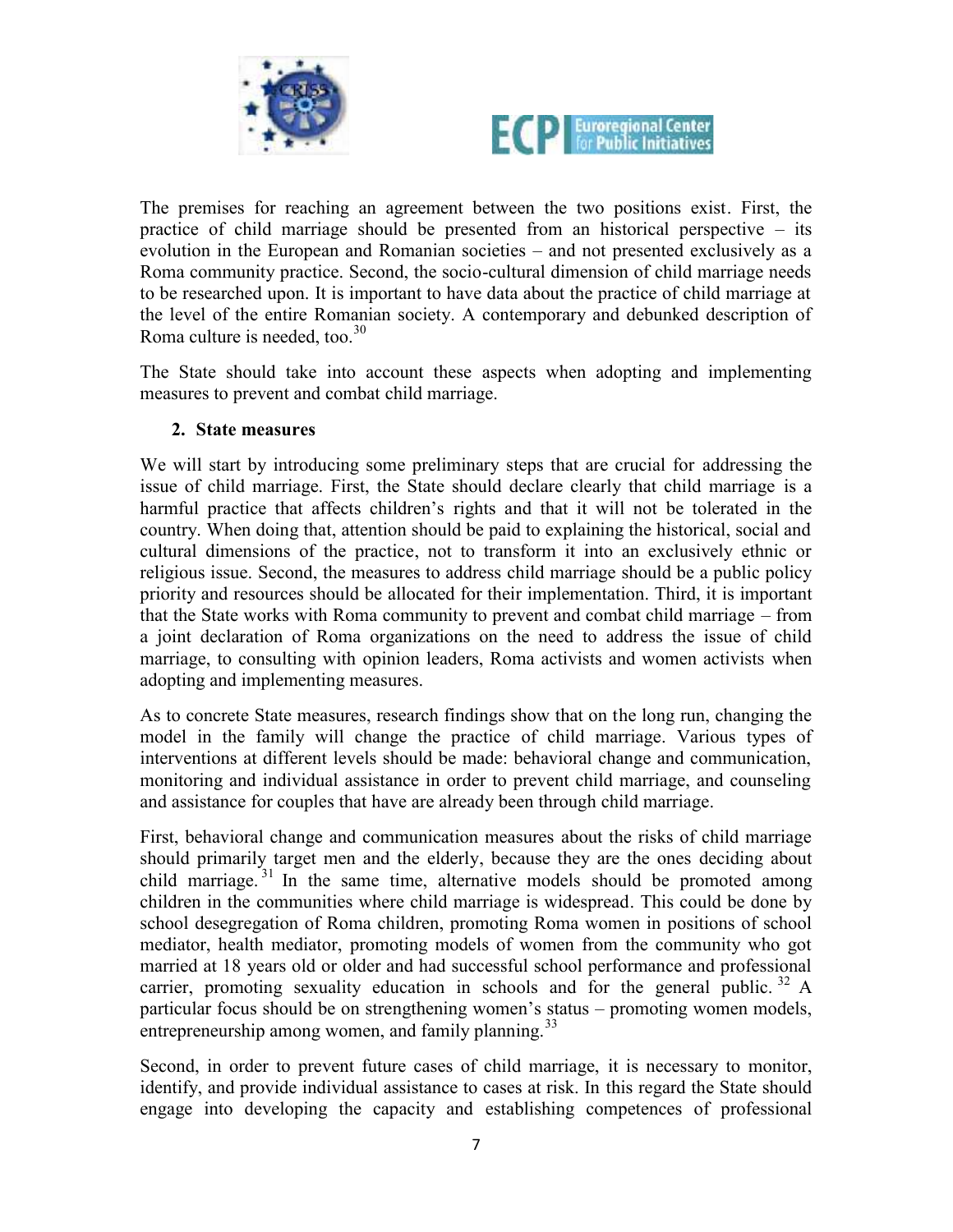



orientation and counseling centers, social workers, child workers, and family planning centers to monitor, identify and assist the cases at risk of school abandonment, child marriage, and early pregnancy. In order for the measures to be effective the collaboration with health and school mediators, the close family, and community leaders is vital.<sup>34</sup>

Third, when child marriage occurs in a community, the State should immediately take firm measures to redress rights violations and ensure protection of children involved, according to the principle of best interest of the child. This may entail measures such as sanctioning the persons responsible for breaching the law and endangering the health and rights of the children, providing individualized counseling and assistance to the victims of child marriage, domestic violence or providing counseling to the married children with regards to continuing their education and professional opportunities, child bearing, etc.

We hope that this information is useful during the Committees' development of a General Comment/Recommendation regarding harmful practices. If you have any questions, or would like further information, please do not hesitate to contact the undersigned.

Magda Matache Director Romani CRISS magda@romanicriss.org

Marius Wamsiedel Sociologist Romani CRISS marius@romanicriss.org

Zhrea

Florin Buhuceanu Executive President ECPI fbuhuceanu@ecpi.ro

Iustina Ionescu Program Manager ECPI iionescu@ecpi.ro

<sup>1</sup> Romani CRISS, UNICEF, *The case of early marriages in Roma communities in Romania. Are the rights of the child negotiable?*, Alpha MDN Buzǎu, 2010 [hereinafter *The case of early marriages 2010*],

<sup>&</sup>lt;sup>2</sup> Centrul Educația 2000+, UNICEF, *Căsătoria și sarcina timpurie în comunitățile de romi* [Marriage and early pregnancy in Roma communities], 2006, Editura Educaţia 2000+ [hereinafter *Marriage and early pregnancy 2006*].

<sup>3</sup> Centrul Educaţia 2000+, UNICEF, *Sarcina şi cǎsǎtoria timpurie în cazul tinerelor Roma* [Early pregnancy and early marriage in the case of young Roma women], September 2004 [hereinafter *Early* pregnancy and early marriage 2004].

*pregnancy and early marriage 2004*]. <sup>4</sup> According to the Romanian Family Code, the legal age of marriage is 18 years old. In exceptional cases it can be lowered to 16 years old with the condition of proving: a medical opinion assessing the physical